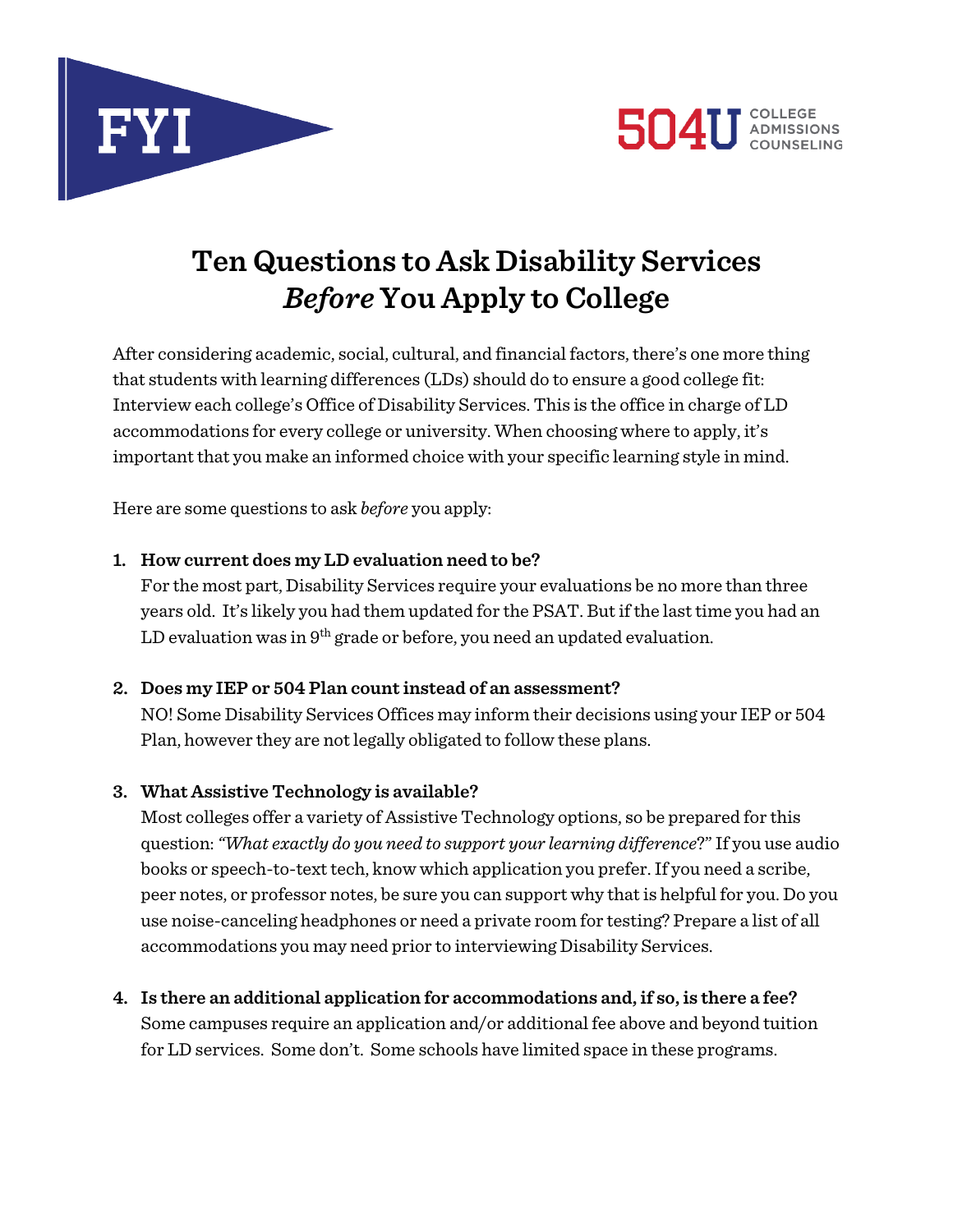Example: Texas Tech has a great program for students with learning differences called *TECHniques*. But… just because you get accepted to the university does not mean they have room for you in the program. *TECHniques* sets a cap on the number of students they admit. And yes, there is an additional program fee.

#### **5. How does your Office of Disability Services work with students?**

Disability Services Offices vary wildly in how they work with students. Some schools have a specific counselor assigned to each student to support their entire college journey. Some have student staff members that direct students to the various campus support services like a traffic cop. Others have counselors available for drop-in meetings and to assist in an ad hoc way. Be sure you think about your needs and make sure you are getting the level of support you need to be successful. For example, each new student at Maryville University in the St. Louis suburbs is assigned a Life Coach at orientation. This coach supports his or her studet's progress through graduation and sometimes beyond. Many students might find that to be very useful, some might consider it overkill. Be honest with yourself.

## **6. How many Disability Services counselors or case managers do you have? And how many students do you serve?**

Just like the student/professor ratio, the importance of this question depends on your comfort level. So, think about it. How much help will you need? A lot? Be sure the ratio of students to counsellors is low. If you feel like you just need a bit here and there, great! The ratio can be higher.

## **7. How are my accommodations communicated to my professors? And what is my recourse if they don't comply?**

Unfortunately, there are still some "old school" professors who feel that allowing accommodations to their LD students is not fair their non-LD students. Some go as far as calling it "cheating." This is illegal. But it still happens. That's why it's so important for you to know your rights and be prepared to self-advocate.

#### **8. Will you waive the language requirement?**

Many students with LD (especially dyslexia) are allowed to forego the language requirement in high school. This is not always the case in college. Be sure to ask. You would not want to end up at a college where it is required and struggle academically.